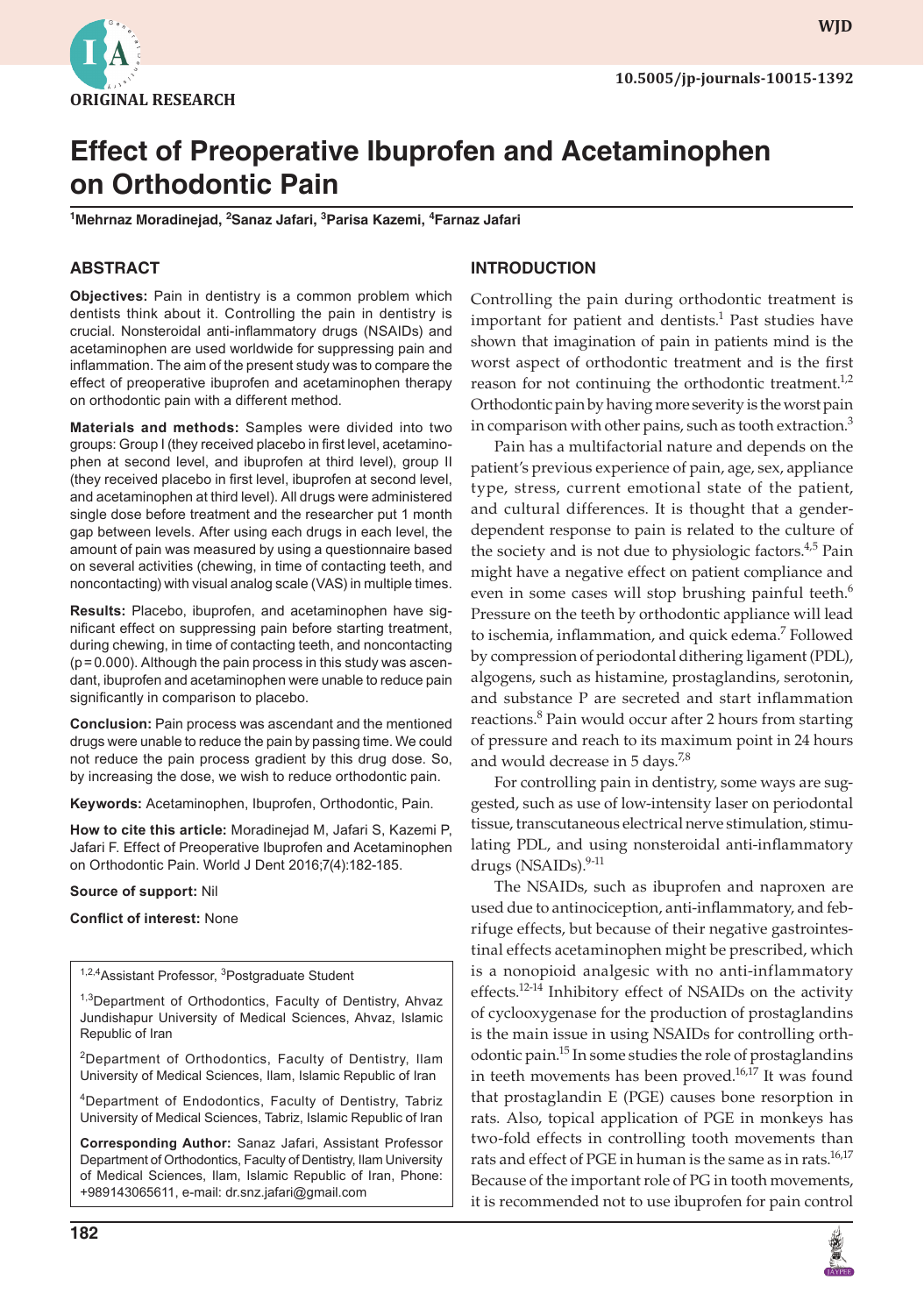because NSAIDs inhibit cyclooxygenase pathway, which will inhibit PGE production. Also, they might inhibit osteoclastic activities and cause slow bone resorption.<sup>18</sup> Although there is no evidence on inhibition of human tooth movements by PG inhibitors in these days, $19,20$ ibuprofen significantly inhibits the production of PG in PDL and consequently will decrease teeth movement speed. On the contrary, although ibuprofen has inhibitory effects on PGE production in PDL, no significant difference in teeth movement speed was observed.<sup>21</sup>

Recent researches in medicine and dentistry are focused on the subject of analgesic prescription before treatment due to reduction of pain after the treatment. It is thought that analgesics are resolving peripheral sensitivity and prevent central sensitivity.<sup>22</sup> The aim of using analgesics before treatment is blocking the afferent nerve impulses before they reach to the central nervous system, which is obtained by using narcotics, local anesthesia, or NSAIDs.<sup>23</sup> When NSAIDs are prescribed before treatment, body has enough time to absorb and distribute the drug before tissue damage and PG sequence production, and consequently will reduce inflammation reactions.<sup>23,24</sup> The aim of this study was to compare the effect of preoperative ibuprofen and acetaminophen therapy on orthodontic pain with a different method.

## **MATERIALS AND METHODS**

This crossover clinical trial study was double-blinded, which was conducted on people who had inclusion criteria for this study (no specific systemic disease, no digestive and coagulation diseases, due to drug tolerance no history of frequent use of the drugs used in this study, not to receive any other drugs during the study, lack of pain in other teeth and other parts of oral cavity, selected teeth must be vital with no endodontic and periodontal problems) and had been referred to Ahvaz Jundishapur Dentistry Faculty. Software NCSS with 95% power and 95% confidence level was used to calculate the sample size. Fifty-four people in the 18 to 25 years age range were randomly selected. Informed consent was obtained from the participants.

For conducting crossover trial study, the samples were divided into two groups: Groups I and II. The sample size for a clinical trial in each I and II groups was 27 people, but due to the use of randomization table, 25 people in group I and 29 people in group II were acceptable. Randomization table includes 54 random numbers from 0 to 9, where numbers 0 to 4 were related to the group I and numbers 5 to 9 were related to the group II. The obtained numbers from randomization table are as follows:

1-8-6-6-9-7-6-7-4-6-5-4-6-6-9-5-0-1-4-7-5-4-5-1-4-2-3-0- 1-5-7-9-2-5-0-1-8-6-7-1-9-4-9-2-0-6-4-8-1-4-9-5-1-0-

Samples in group I received placebo (starch) in first level, acetaminophen 650mg (Kharazmi Pharmaceutical Company, Tehran, Iran) at second level, and ibuprofen 400mg (Kharazmi Pharmaceutical Company, Tehran, Iran) at third level. Samples in group II received placebo in first level, ibuprofen 400mg at second level, and acetaminophen 650 mg at third level. At each stage, two sets of 6.4 mm separator [imports/exports Net Tehran Company (NT Co.), USA] were placed between teeth numbers 5, 6, and 7 at right lower quadrant. All three drugs were offered to samples in the form of same capsules. The time interval between each stage was a month.

After using each drugs in each level, the mount of pain was measured by using a questionnaire based on several activities (chewing, in time of contacting teeth, and noncontacting) with visual analog scale (VAS) for multiple times: 1 hour before setting separator, after in time of setting separator, 2 to 3 hours after setting separator, 12 hours after setting separator, and in time of waking up by the next morning and time of waking up in 3rd, 4th, and 5th day. Six days after setting separator, the samples were referred to dentistry faculty for removing the separator. In each level, questionnaires were collected and the effects of three drugs were compared. Also, the effects of three drugs were compared between sexes. Statistical analysis was done using t test and analysis of variance (ANOVA) were used by Statistical Package for Social Sciences (SPSS) software version 22. p≤0.05 was considered significant.

# **RESULTS**

The results showed that using placebo, ibuprofen, and acetaminophen had significant effect on suppressing pain before starting treatment, during chewing, in time of contacting teeth, and noncontacting  $(p=0.000)$ . Total pain process is shown in Graph 1. In males, it had been



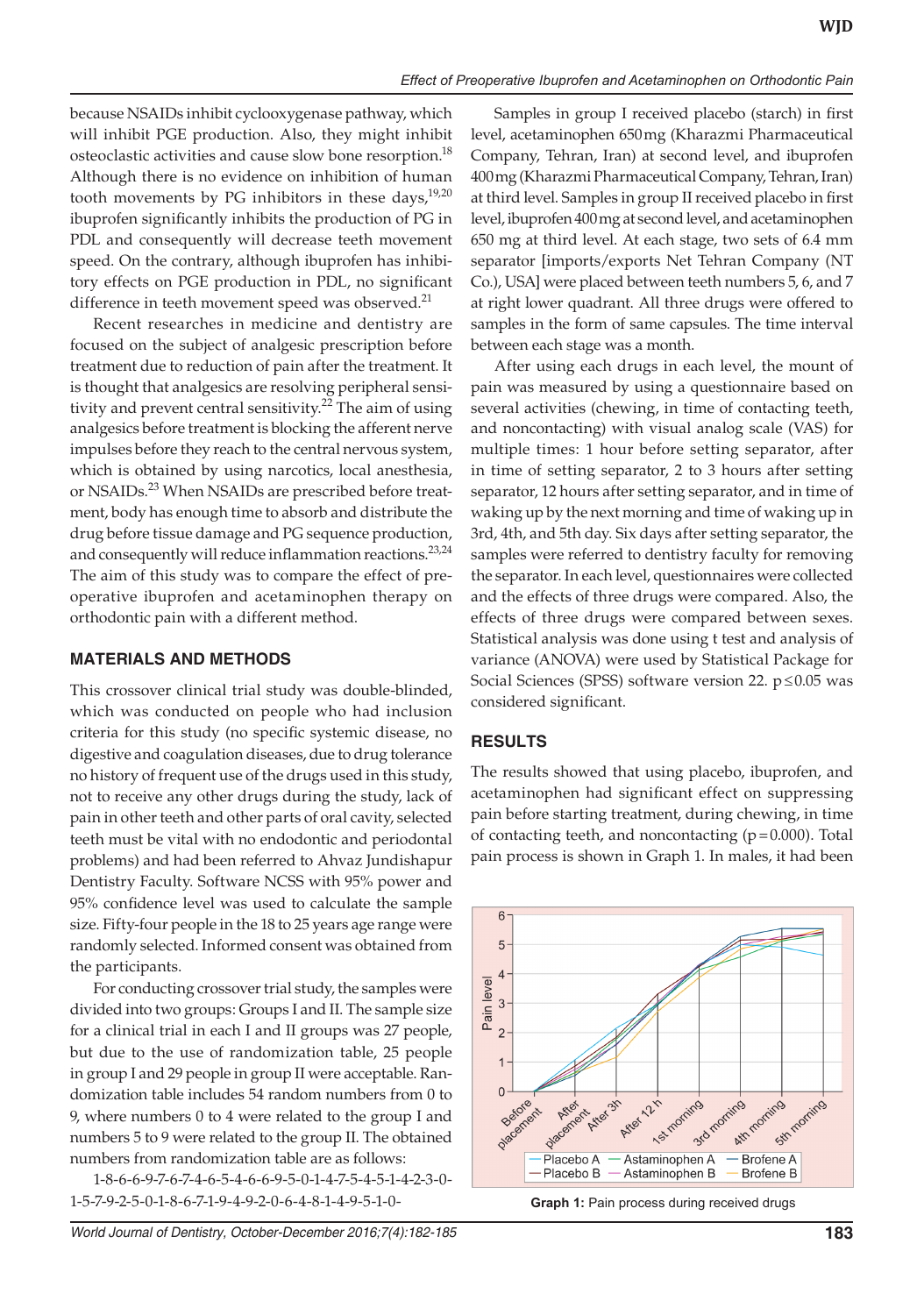### *Mehrnaz Moradinejad et al*

| <b>Table 1:</b> The effect of received drugs in groups I and II |                                                                       |                |      |                  |      |               |
|-----------------------------------------------------------------|-----------------------------------------------------------------------|----------------|------|------------------|------|---------------|
| Groups                                                          | Frequency                                                             | Received drugs |      |                  |      |               |
|                                                                 |                                                                       | First level    |      | Second level     |      | Third level   |
|                                                                 | 25                                                                    | Placebo        | 0.96 | Acetaminophen    | 0.71 | Ibuprofen     |
|                                                                 | 29                                                                    | Placebo        | 0.07 | <b>Ibuprofen</b> | 0.15 | Acetaminophen |
|                                                                 | The communication between Cost and account here in the best and money |                |      |                  |      |               |

\* The comparison between first and second levels in both groups. † The comparison between second and third levels in both groups.

declared that using placebo had significant effect on suppressing pain in time of contacting teeth  $(p=0.047)$ . Acetaminophen had significant effect during chewing, in time of contacting teeth  $(p=0.04)$ , and ibuprofen has significant effect in time of contacting teeth  $(p=0.024)$ . In females, it was shown that using placebo, ibuprofen, and acetaminophen had significant effect on suppressing pain before starting treatment, during chewing, in time of contacting teeth, and noncontacting ( $p \le 0.05$ ).

To determine the effect of choice, in groups I and II, it was found that there is no significant difference for choosing the drug in group A ( $p \ge 0.05$ ), because in group I, acetaminophen has no significant different with placebo in reducing the pain  $(p=0.962)$ . Also, acetaminophen and ibuprofen were unable to create significant difference in reducing the pain  $(p=0.713)$ . In group II, ibuprofen has no significant difference with placebo in reducing the pain  $(p=0.077)$  and also ibuprofen and acetaminophen were unable to create significant difference in reducing the pain  $(p = 0.150)$ (Table 1).

To determine ibuprofen and acetaminophen interaction in groups I and II by t test, no significant difference was found ( $p=0.589$  and  $p=0.868$  respectively). These drugs in each groups could not reduce the pain in comparison with placebo significantly during chewing  $(p=0.639)$ , in time of contacting teeth  $(p=0.543)$ , and noncontacting  $(p=0.325)$ .

Evaluation of pain changes in samples at the time of its creation to its absence showed that there are significant differences between male and female for placebo during chewing immediately after placement ( $p=0.003$ ), in the morning of the 4th day ( $p = 0.05$ ). For acetaminophen and ibuprofen, immediately after placement,  $p = 0.006$  and p=0.005 respectively. There were significant differences between male and female in time of contacting teeth for placebo immediately after placement ( $p=0.0001$ ), 3 hours after placement ( $p=0.024$ ), in the morning of the 3rd day  $(p=0.05)$ , and on the morning of the 4th day  $(p=0.048)$ . For acetaminophen and ibuprofen, immediately after placement, the difference was significant ( $p = 0.004$ ) and  $p = 0.009$  respectively). There were significant differences between male and female for placebo in time of noncontacting teeth immediately after placement  $(p=0.002)$ .

In comparison of the effect of the initial dose for placebo, acetaminophen, and ibuprofen in reducing orthodontic pain in groups I and II, it had been shown that there were no significant differences during chewing, in time of contacting teeth, and noncontacting ( $p \ge 0.05$ ).

## **DISCUSSION**

Pain in dentistry is one of the most common complications that dentists think about it. Controlling the pain in dentistry is a wish for patient and dentist.<sup>22,25</sup> Sedative and nonsteroid drugs are used worldwide for emotional stress, chronic stress, high blood pressure, seizure control, suppressing pain and inflammation, and joint pains. $^{22}$ 

In the present study, it had been declared that ibuprofen and acetaminophen as well as placebo were useful to reduce pain before starting treatment, during chewing, in time of contacting teeth, and noncontacting which these results were close to the results of Patel et  $al$ ,<sup>12</sup> Bird et al,<sup>26</sup> Mehlisch et al,<sup>13</sup> Polat and Karaman,<sup>9</sup> Steen Law et al $^{27}$  studies.

Patel et al<sup>12</sup> showed significant effect of ibuprofen after separator placement. Significant decrease in pain was observed for ibuprofen in comparison with placebo before and after separator placement. Results from Bird et al<sup>26</sup> showed that the pain increases after placing separator, then decreases and reaches to its maximum amount in the 1st morning. In Polat and Karaman $^9$  study, all analgesics compared to placebo showed reduction in pain. Melissa et al showed that using ibuprofen before starting treatment would significantly decrease the pain in 2 hours after placing separator and in bed time. It had been cleared in Steen Law et al<sup>27</sup> study that patients who received edible ibuprofen 1 hour before placing separator showed significant decrease in pain during chewing than patients who received placebo.

The pain process in this study was ascendant and ibuprofen and acetaminophen were unable to reduce pain significantly in comparison to placebo. This result is close to the obtained results from Patel et  $al^{12}$ , Bird et  $al^{26}$ studies and in contradiction with Minor et al $^{28}$  study. In Patel et al<sup>12</sup> study, acetaminophen and sodium naproxen did not have significant difference with placebo and reduction in the effect of analgesics resulted in high pain in 2nd day. Bird et al<sup>26</sup> did not observe any significant difference between acetaminophen and ibuprofen, but